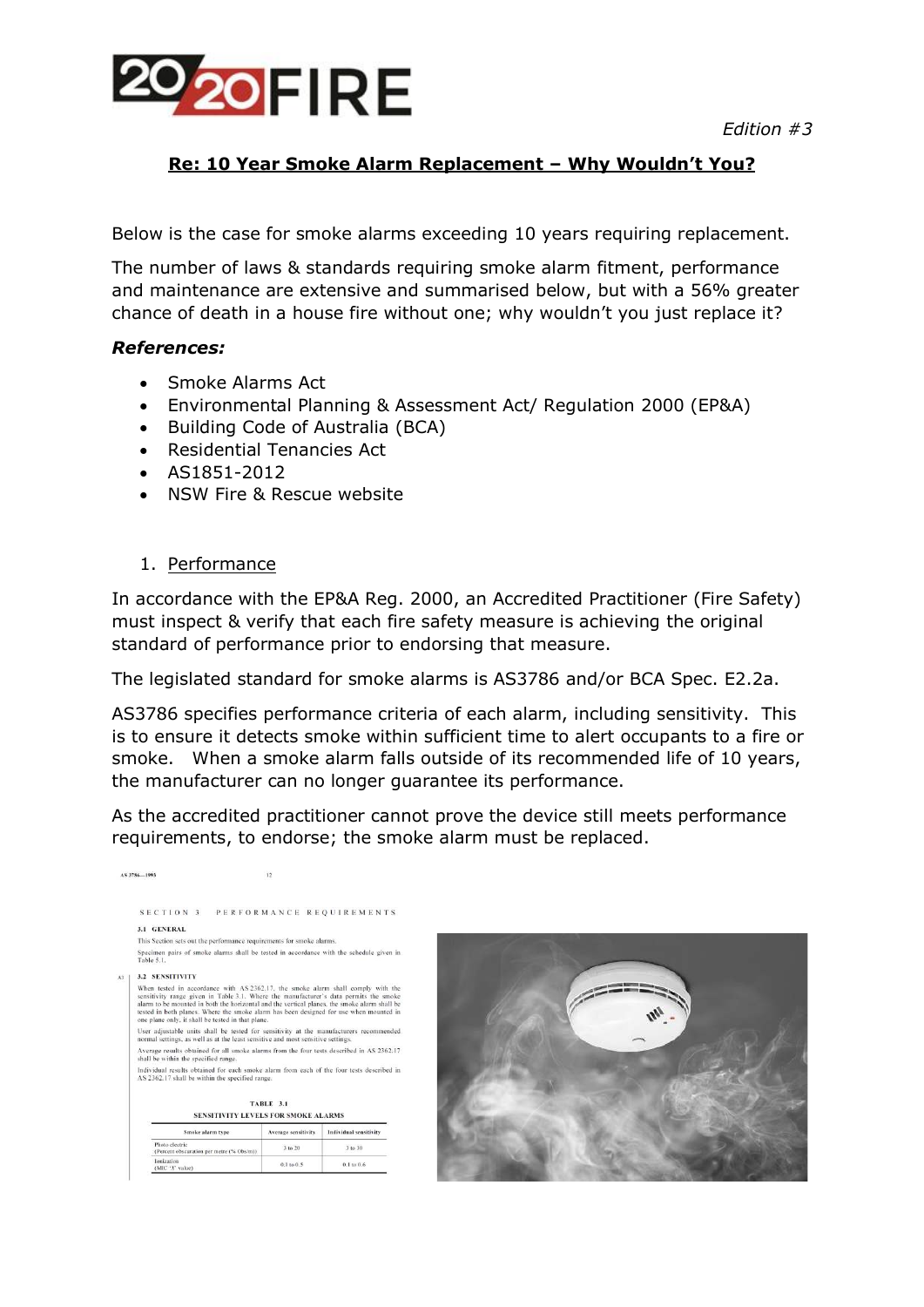

# 2. Maintenance

The standard for fire protection system maintenance is AS1851-2012. It is the standard we are contracted to inspect and test to, and sets the criteria for assessing performance. AS1851-2012, while not directly legislated in NSW is the only standard for 'maintenance' of fire safety systems and the EP&A Regulation 2000 states that the fire system must be 'maintained'. There are common law precedents indicating it must be followed.

As we are contracted to inspect & test to this standard, we are obligated to report AS1851 smoke alarm defects.

Item 2.8 of Table 6.4.2.3 states that smoke alarms which have exceeded their service life are to be replaced.

| 2.8 | Service life                   | REPLACE smoke alarms and heat<br>alarms where the service life date is<br>exceeded.                                 |  |
|-----|--------------------------------|---------------------------------------------------------------------------------------------------------------------|--|
| 2.9 | Survey-Spacing and<br>location | <b>INSPECT</b> each alarm to ensure<br>spacing and location requirements in<br>accordance with the approved design. |  |

## 3. Residential Tenancies Act:

This Act was updated in 2020 to include smoke alarms in rental properties. It makes the landlord ultimately responsible; however, if the strata scheme is required to maintain the smoke alarms (e.g. due to being listed on the AFSS), they become responsible for the smoke alarm.

This Act requires the replacement of smoke alarms every 10 years within rental properties where not overridden by other fire safety legislation. The Residential Tenancies Act also addresses short term letting-such as Airbnb. As the status of short-term letting is generally unknown, a reasonable person must assume it be possible and report accordingly. Further information located at:

[https://www.fairtrading.nsw.gov.au/housing-and-property/renting/during-a](https://www.fairtrading.nsw.gov.au/housing-and-property/renting/during-a-tenancy/repairs,-maintenance-and-damage)[tenancy/repairs,-maintenance-and-damage](https://www.fairtrading.nsw.gov.au/housing-and-property/renting/during-a-tenancy/repairs,-maintenance-and-damage)

#### 4. NSW Fire & Rescue:

The fire brigade states that smoke alarms must be replaced every 10 years as they reduce in sensitivity & technology has moved on significantly. Read more directly from the fire brigade:<https://www.fire.nsw.gov.au/page.php?id=9218>